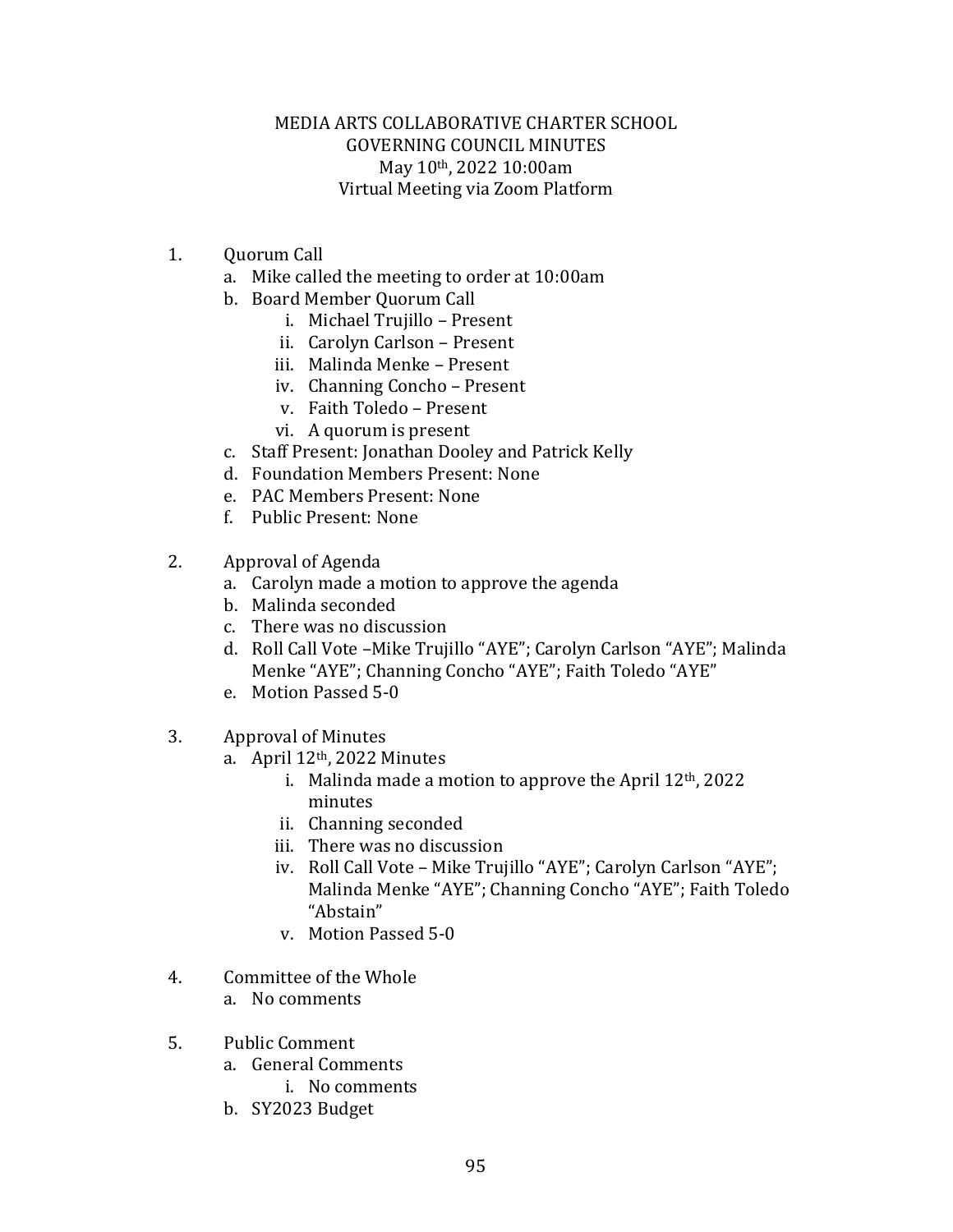- i. No comments
- 6. Reports
	- a. Principal Report
		- i. Enrollment Update
			- 1. 180 same as last month
			- 2. 97% Attendance Rate
		- ii. Recruitment Update
			- 1. New Applicants
				- a. 17 new applicants
				- b. Found out about NMAMA from:
					- i. Friend 6
					- ii. Internet Search 3
					- iii. Mailing 4
					- iv. Advertisement 1
					- v. Teacher -1
					- vi. Student 2
				- c. Last month had 24 applicants
			- 2. Etan Polinger, Search Engine Optimization
				- a. Identifying our ideal customer by creating a buyer's persona
				- b. Finding exactly where dream clients spend their time offline and online to laser target them
				- c. Market discovery and competitive analysis to the ideal client
				- d. Revisiting and optimizing your unique selling proposition
				- e. Building compelling offers
				- f. Placing tracking codes on the site to monitor site visitors
				- g. Google analytics implementation and landing page software
				- h. Local SEO dashboard set up and email automation software
		- iii. COVID Update
			- 1. PED Response Toolkit, April 21 Version
				- a. Clarification on Test-to-Stay for close contacts of COVID positive household members.
					- i. If a close contact is continuously exposed, the close contact must quarantine for the 5 days the positive person is infectious, and an additional 5 days in case the close contact converts to positive.
				- b. Screening of unvaccinated adults on entrance into the school is now a local decision.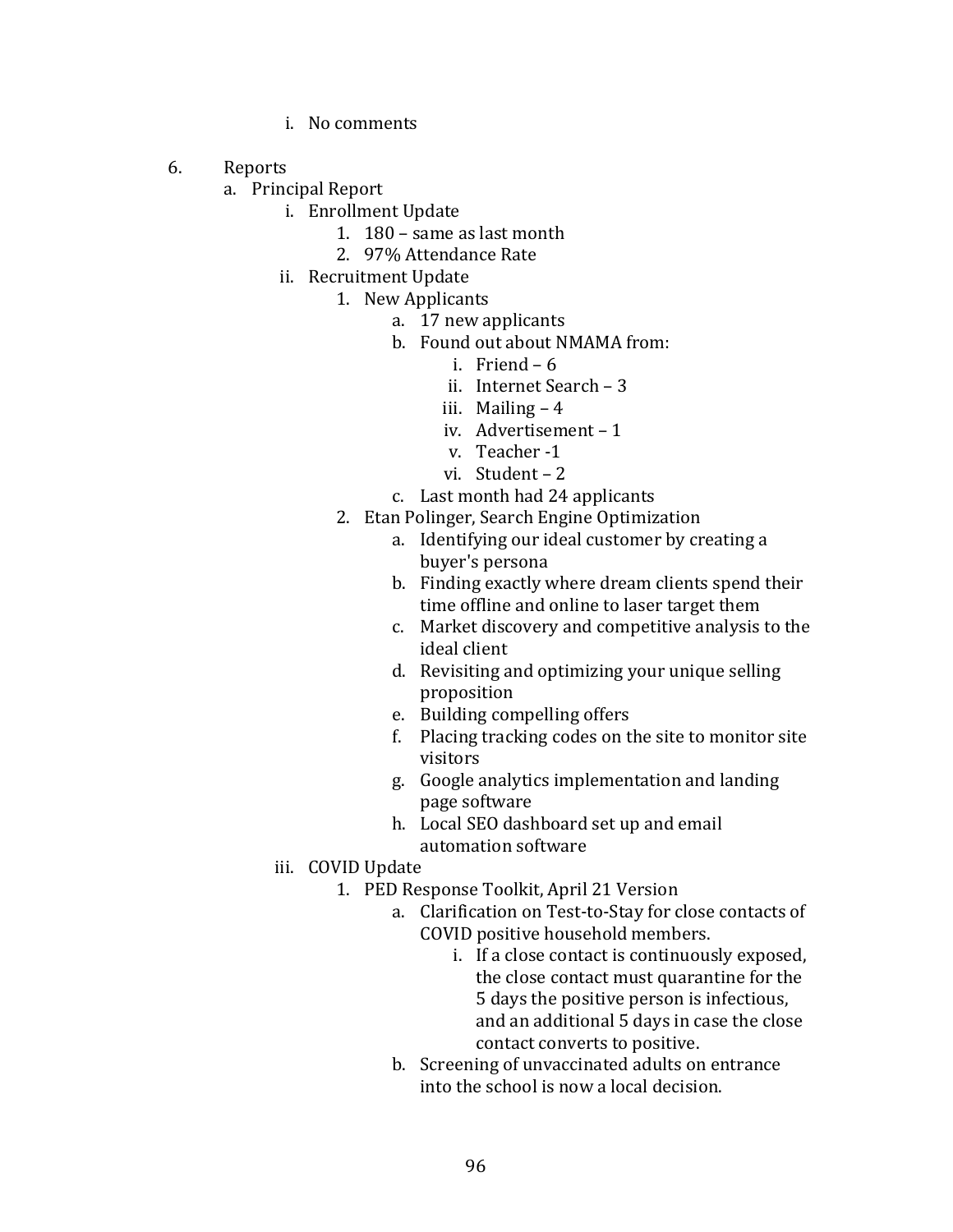- c. Only those staff, contractors and volunteers who are unvaccinated and work onsite must provide weekly COVID test.
- 2. No reported cases on campus since Febraury
- iv. NM DASH Update
	- 1. 90-Day Progress Monitoring
		- a. Jonathan shared the Term 5 "F" Report
		- b. 5% drop from Term 5 in 2019 AND from Term 4 this year
		- c. All but One Grade Level Decreased in Students from Term 4
		- d. Level 1 Graduation:
			- i. Mentorship Program cross grade levels as part of SEL initiative
			- ii. Improving SEL of the mentors and
			- iii. Increasing the academic success of mentees in Reading and Math
		- e. Level 2 Math:
			- i. Subgroup results continue to reflect NWEA Math & Reading results
			- ii. Continue "Operation: Reconnect"
			- iii. Chart MathTalks attendance and how it affects student achievement
		- f. Jonathan shared a chart that showed discipline referral percentages not in line with student population
	- 2. NWEA Results
		- a. Jonathan shared the results of our latest rounds of short-cycle assessment
			- i. Most students returned to their prepandemic academic levels in both reading and math

## v. CSD Annual Site Visit

- 1. Knocked the PBL out of the ballpark!
- 2. Pathways need to be better defined
	- a. Focus on media, not limited to three pathways
	- b. Enlist CTE Team to help organize this vision
- 3. Change online application, eliminate any perception of bias
- 4. Student Focus Group
	- a. Kids involved in advertising
	- b. Appreciate SEL focus, safe school, no bullying
	- c. Kids have choice, teachers open to ideas, caring & helpful
- 5. We will need to address our declining enrollment and sustainability for our charter renewal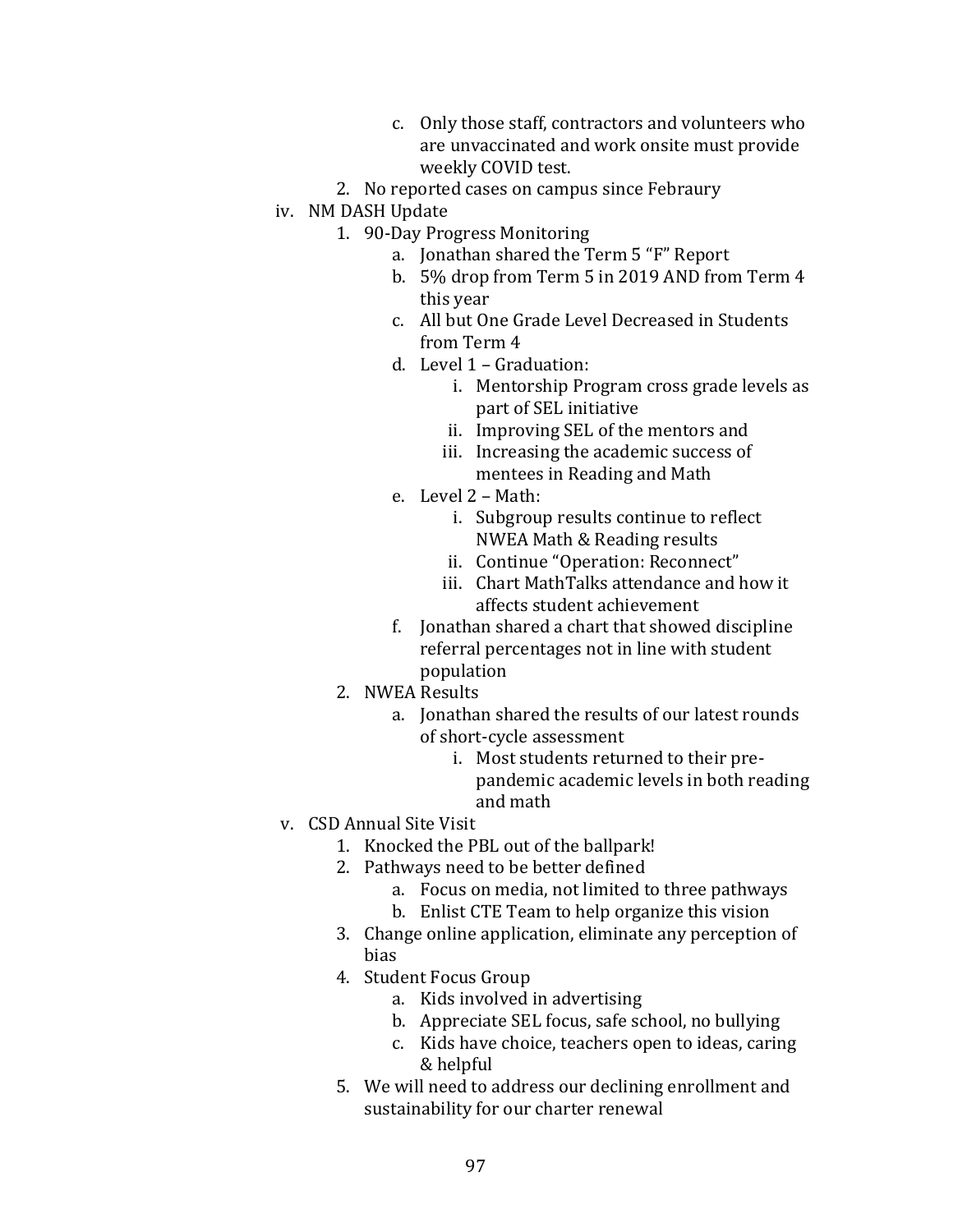- vi. Equity Council Update
	- 1. Latino Images in Films
		- a. Essential Question: "As you watched your film, what surprised you most?"
			- i. Stereotypes, gangsters in Latinx films
			- ii. Good-hearted, but naïve at times
			- iii. Poverty is not the issue until something external happens
			- iv. Representation matters
			- v. Stereotypes still prevalent, dispel them
			- vi. Media picks the narrative
			- vii. Recognize intersectionality
			- viii. Would we show these films to students?
			- ix. Very conventional, "gang meanness"
			- x. Surprising that guns have made a resurgence, a lot of knives
			- xi. Only one Latin actor in El Paso?
			- xii. Inclusiveness is very important when living in an "inclusive society"
			- xiii. To portray life, all cultures need representation, everyone is different
			- xiv. Lack of diversity and racism, isolationism
			- xv. Need to share rich history, diversity, telling our histories
			- xvi. Interconnectedness, close relatives
			- xvii. Need more accurate representations
			- xviii. Films Reviewed: West Side Story, Requiem for a Heavyweight, Milagro Beanfield War, Walk Proud, Ballad of Gregorio Cortez, Border Incident, And Now Miguel, Stand & Deliver, Mexican Spitfire, Salt of the Earth, La Bamba, Young Savages, El Paso, La Reina del Sur, Giant
- vii. PEC Contract Renewal Training, Monday, May 9
	- 1. Application deadline was changed to September 15
	- 2. Tell about the Adult Actions, what we've done to improve
	- 3. Include analysis of data
	- 4. Make graphics easy to read
	- 5. Focus on student growth and outcomes
	- 6. Let the data show what you're talking about…
	- 7. PEC understands the challenges the pandemic posed
	- 8. Governing Council focuses on getting the training hours
- viii. Upcoming Events
	- 1. PAC Meeting and Town Hall 5/10 4:30pm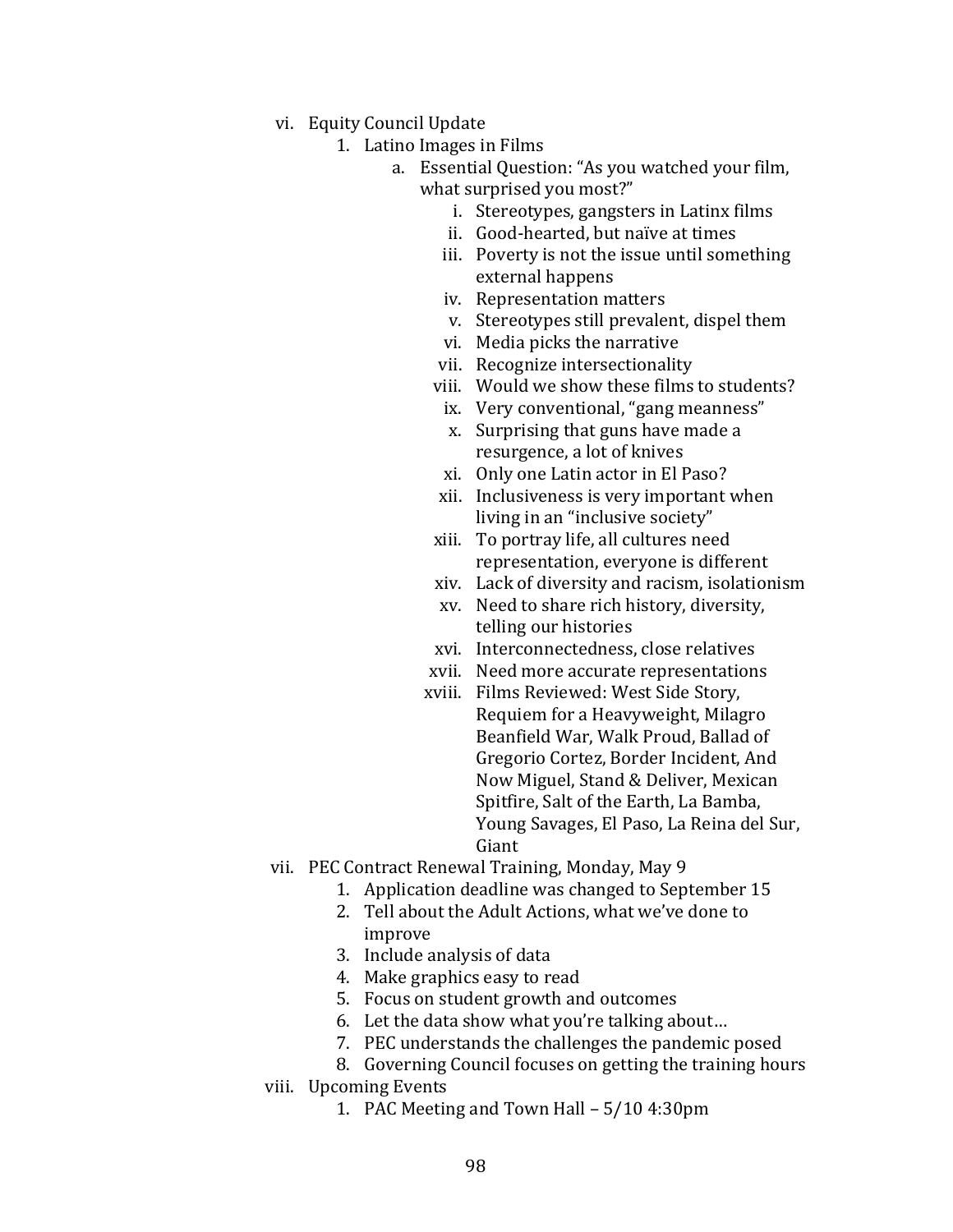- 2. Gala Awards on Zoom 5/13 9:30am
- 3. 2022 Graduation 5/23 10:30am
- 4. 8th Grade Promotion 5/23 1:00pm
- 5. BBQ Picnic 5/26
- 6. Teacher Training 5/31-6/2
- b. Financial Report
	- i. Pat reported on the finances for April 2022
		- 1. Discussed various funds and their balances
		- 2. Reviewed the disbursements and deposits for the month
		- 3. There was \$471K of receipts and \$286K of expenditures
			- a. There is an expected \$129K of receivables from PED
				- i. Down about \$170K from last month
				- ii. Received all of our ESSER III reimbursements
	- ii. SY2023 Food Service RFP
		- 1. Pat showed the proposal from Canteen of Central NM
			- a. They were the only submission to our RFP
			- b. As the only vendor, Pat will be requesting approval for them to provide food service to the school in 2022-2023 and possibly beyond
	- iii. Cell Phone Policy
		- 1. Pat presented a policy to allows certain employees to have a school issued cell phone
			- a. Developed by Patty Matthews
		- 2. This was requested by our Registrar/Admin Assistant as she was needing to work remotely for most of June
			- a. This request has become obsolete as she has resigned from her position
		- 3. Pat still would like to request approval as other similar situation may arise
	- iv. Presentation of Budget Adjustment Requests (BARs)
		- 1. Pat presented the following BARs
			- a. #44 Title IV Decrease (\$2,519)
			- b. #45 ESSER II Carryover \$6,263
			- c.  $#46 3\%$  Raises for  $4<sup>th</sup>$  Quarter \$15,274
			- d. #47 Operational Transfer \$0
			- e. #48 Operational Maintenance \$0
			- f. #49 ESSER III Maintenance \$0
			- g. #50 E-Rate Maintenance \$0
	- v. 3% Pay Increase
		- 1. Pat presented the memo from PED suggesting the raises from HB-2 be paid out in a lump sum for salary employees and a rate increase for hourly employees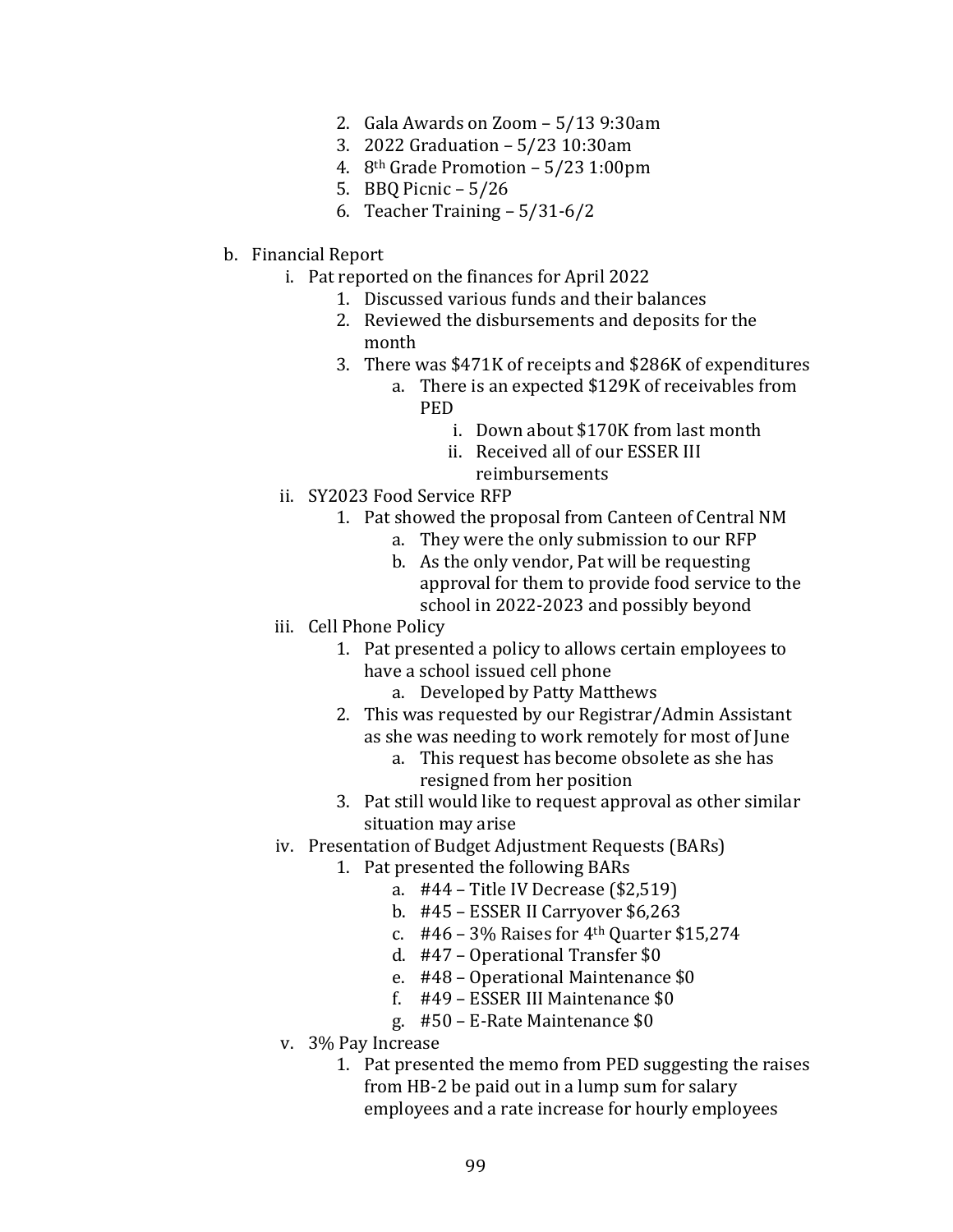- vi. Approval of Financial Report
	- 1. Carolyn made a motion to approve the April 2022 financial report
	- 2. Channing seconded
	- 3. There was no discussion
	- 4. Roll Call Vote –Mike Trujillo "AYE"; Malinda Menke "AYE"; Carolyn Carlson "AYE"; Channing Concho "AYE"; Faith Toledo "AYE"
	- 5. Motion Passed 5-0
- vii. SY2023 Budget Presentation
	- 1. Enrollment Analysis
		- a. Pat presented the funded enrollment for next year to be 184.5 students
		- b. A chart was displayed showing the decline of students at the school since its peak of 259 students
			- i. Pat discussed how this has drastically affected our SEG revenue
	- 2. Revenue Analysis
		- a. Pat showed a chart showing the SEG revenue history and projection for the upcoming school year
		- b. SY2023 SEG Revenue will be \$2,178,667 which is a decrease of \$184,748 from this year's allocation
			- i. A decrease of about 7.8%
	- 3. Budget Changes
		- a. There was a 12.09% increase to the Unit Value resulting in \$233K of revenue
		- b. There is no hold harmless clause this year
			- i. Funded on actual enrollment and not prepandemic
		- c. Six percent increase to health insurance premiums costs the school \$8K
		- d. Two percent increase to retirement contributions for the school costing \$26K
		- e. Twenty percent cut to small school size revenue, a loss of about \$170K
		- f. Four percent drop in enrollment costs about \$63K
		- g. Employee raises and license level increases cost the school about \$294K
	- 4. Staffing Changes
		- a. Positions Eliminated
			- i. High School Humanities teacher
			- ii. High School STEM teacher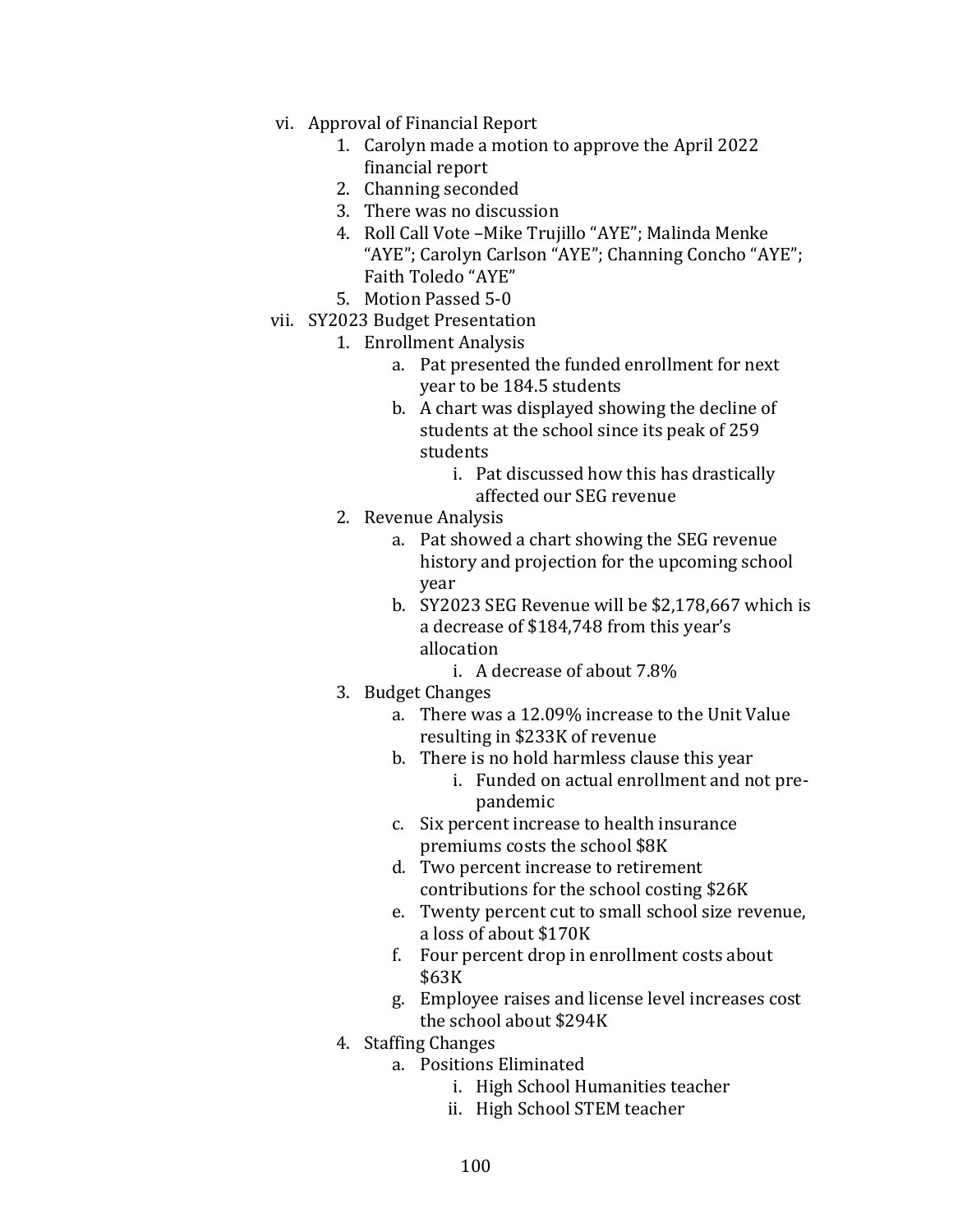- iii. High School Film Teacher
- iv. Special Education Teacher
- v. Part-Time Counselor
- b. Other Changes
	- i. Current PE contractor is leaving the school and will be replaced by an employee
	- ii. We will have a new Registrar/Admin Assistant
	- iii. Both counselors are leaving the school and will be replaced by one full time counselor
	- iv. Facility manger is resigning at the end of the month and a new one will be hired in June
- 5. Revenue Budget
	- a. Pat presented that our 184.5 funded students generate 407.845 units giving us the \$2,178,667 in SEG revenue
	- b. We are projecting an overall budget that includes all funds to be over \$4,000,000
- 6. Expenditure Budget
	- a. Salaries and benefits/taxes make up about 72% of our operational budget
		- i. Pat showed a chart for salary categories and their overall percentage
		- ii. Budget is about \$1.97 million for all salaries and benefits/taxes
	- b. Pat detailed where we are projecting to spend about \$250K on contract services not related to the facility
	- c. Pat detailed the \$160K that the school is budgeting for supplies, instructional materials, trainings, software and other services
	- d. A chart showing facility costs was presented which detailed the \$530K of expenditures towards our facility and maintenance
- 7. Special Education and At-Risk Funding
	- a. Pat presented that we are budgeting approximately 98% of our \$426K of special education revenue and 105% of our \$265K atrisk revenue
- c. Sustainability Discussion
	- i. Jonathan and Pat presented that our sustainability will come up with our charter renewal this fall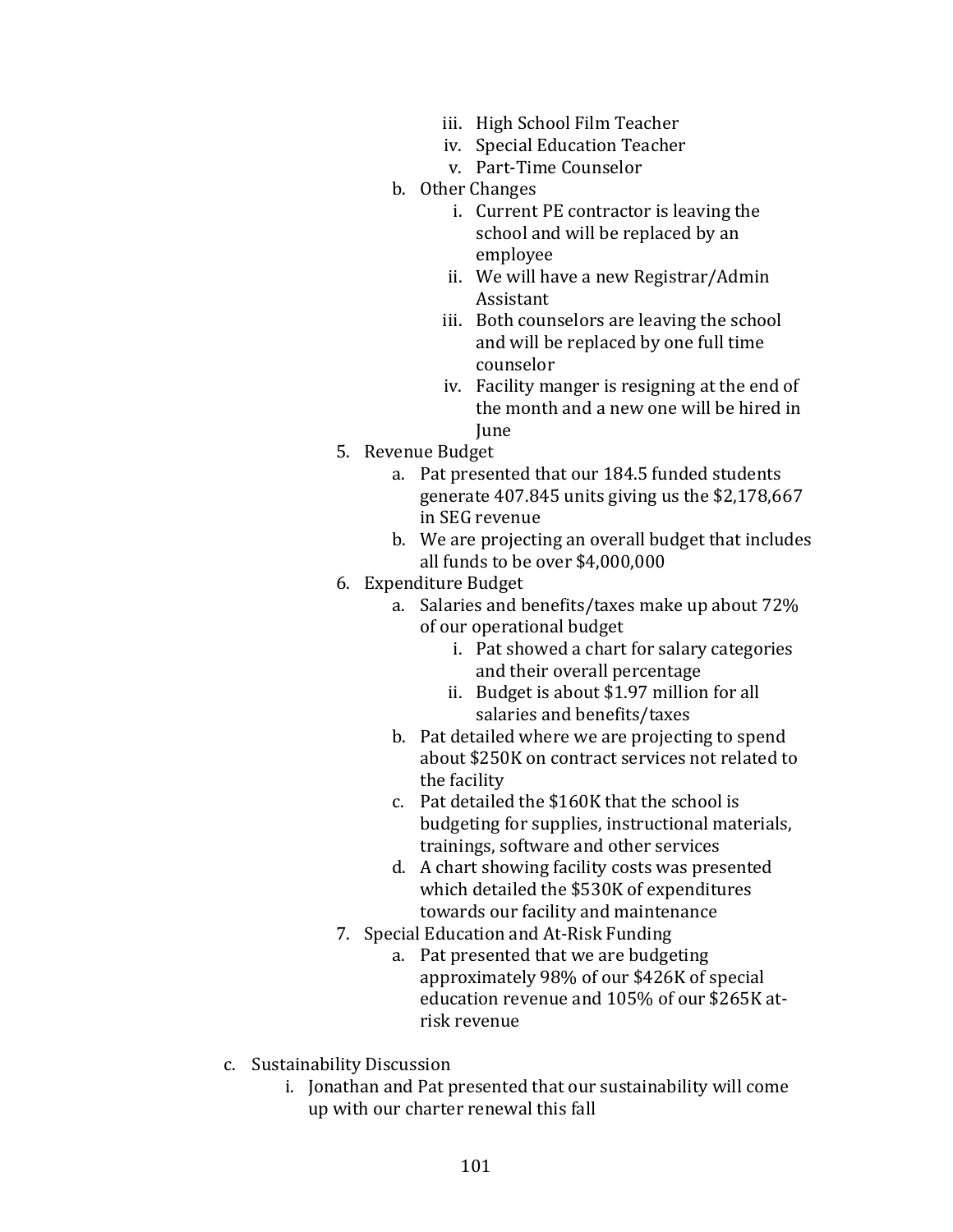- 1. We need to be able to address it along with the declining enrollment number
- 2. Pat showed a spreadsheet that he made for Jonathan to be able to test various staffing scenarios to see how they affect the budget in 2 to 3 years
- 3. Pat discussed how current enrollment may force the school into having part-time administrative positions and cutting back on contractors
- ii. Mike recommended that small "committees" meet to discuss the various components of this issues
	- 1. He will reach out to council members to see which components they would like to help with
- 7. Action Items
	- a. Approval of Budget Adjustment Requests (BARs)
		- i. Channing made a motion to approve the presented BARs
			- 1. #44 Title IV Decrease (\$2,519)
			- 2. #45 ESSER II Carryover \$6,263
			- 3. #46 3% Raises for 4th Quarter \$15,274
			- 4. #47 Operational Transfer \$0
			- 5. #48 Operational Maintenance \$0
			- 6. #49 ESSER III Maintenance \$0
			- 7. #50 E-Rate Maintenance \$0
			- ii. Malinda seconded the motion
			- iii. There was no discussion
			- iv. Roll Call Vote –Mike Trujillo "AYE"; Malinda Menke "AYE"; Carolyn Carlson "AYE"; Channing Concho "AYE"; Faith Toledo "AYE"
			- v. Motion Passed 5-0
	- b. Approval of 3% Pay Raise Payment
		- i. Carolyn made a motion to approve that the 3% increase for the 4th quarter be paid as a lump sum for salary employees and a rate change effective 4/1/22 for hourly employees
		- ii. Channing seconded
		- iii. There was no discussion
		- iv. Roll Call Vote –Mike Trujillo "AYE"; Malinda Menke "AYE"; Carolyn Carlson "AYE"; Channing Concho "AYE"; Faith Toledo "AYE"
		- v. Motion Passed 5-0
	- c. Approval of SY2023 Budget
		- i. Malinda made a motion to approve the presented SY2023 Budget
		- ii. Carolyn seconded
		- iii. There was no discussion